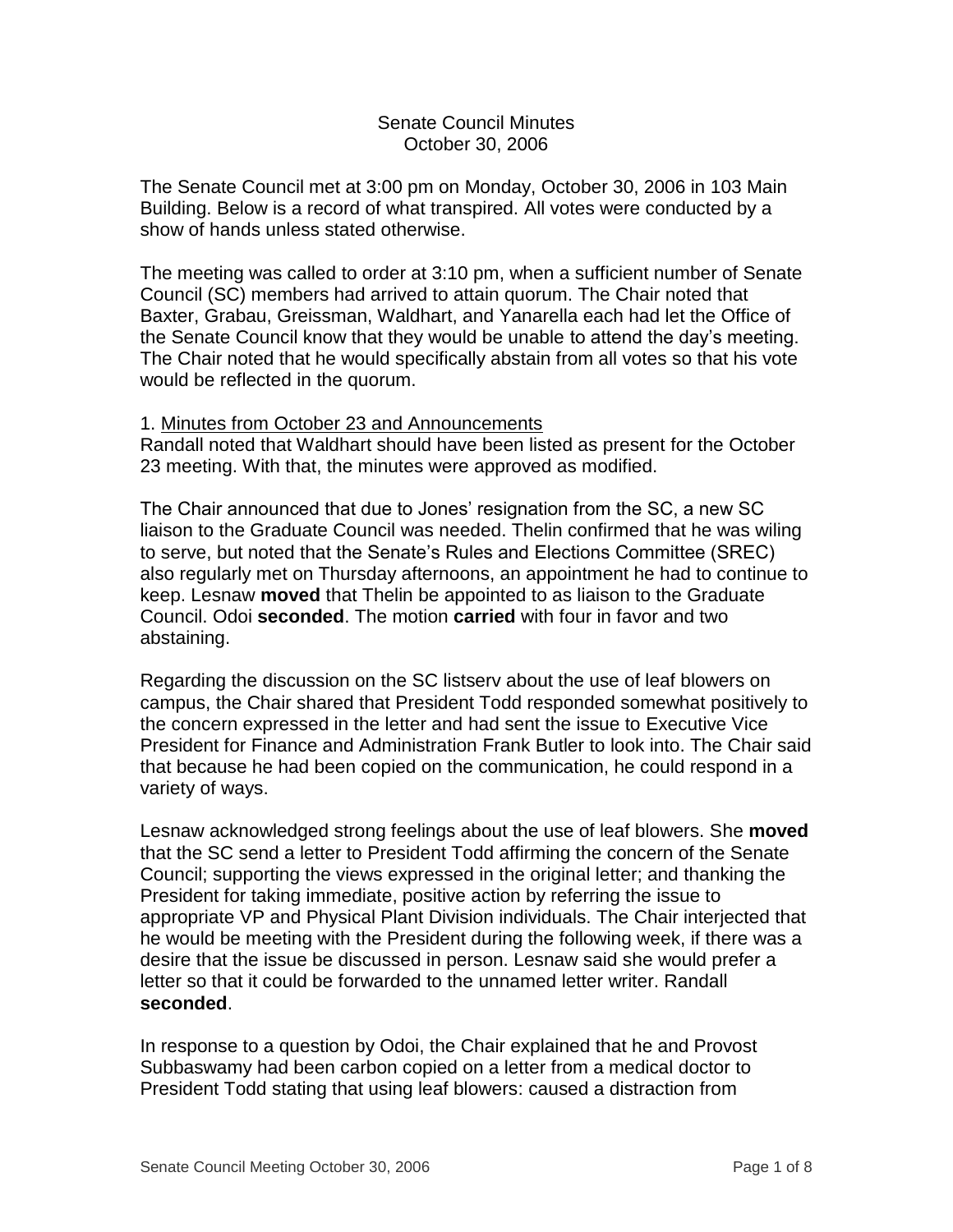teaching and research; increased allergens and animal fecal particles and other bacteria blown into the air; were not healthy; and used unnecessary energy. The Chair said the letter, which mentioned that two other major universities were taking steps to avoid using leaf blowers, asked President Todd to address the issue. Odoi then asked how the leaves would be disposed of. Lesnaw said that the leaf blowers did not eliminate leaves, but rather stirred up leaves and relocated them. She said she was astonished that a program such as the Wellness Program did not take advantage of the natural exercise involved in raking leaves. She said that removing leaf blowers from UK would probably result in more manual labor. Harley added that the larger tractors, even those with a catcher bin on the back, still blew debris into the air while it sucked the leaves up. Lesnaw said that it should only address leaf blowers, the concern expressed in the letter from the unnamed faculty member.

Thelin said that as an individual, he agreed that leaf blowers were an irritant. The SC, however, had to deal with a large number of items related to curricular and educational policy, those types of issues being of the utmost importance. He did not think an issue such as the use of leaf blowers fell under the SC's purview. The Chair added that Michael had expressed a similar sentiment on the SC listserv. Thelin said he did not think it appropriate for the SC to discuss, although he agreed with the sentiment. Randall said that it was necessary to prioritize issues to be addressed.

Randall **called the question**. Debate ceased. A **vote** was taken and the motion to stop debate **passed** with four in favor, one against and one abstaining.

The Chair called for a **vote** on the motion that the SC send a letter to President Todd affirming the concern of the Senate Council; supporting the views expressed in the original letter; and thanking the President for taking immediate, positive action by referring the issue to appropriate Physical Plant Division individuals. The motion **failed** with two in favor, three against and one abstaining. Randall said that the Chair could still mention the issue to the President at their meeting.

The Chair said that there was one last announcement, that of a search committee for a new dean of the College of Design. He said that he would write to that college's faculty council or equivalent and solicit names for possible membership on the search committee; he thought asking the entire Senate might be throwing the net a bit too wide. He said he could also ask the Design senator, but also requested suggestions from SC members. Harley said that the President's Commission on Women and the President's Commission on Diversity might be interested in making a suggestion. The Chair wondered if those two groups might be reached through the President, but said he could ask.

2. [Nursing Program Deadline Change](http://www.uky.edu/USC/New/files/20061030/CON_Deadline_change.pdf)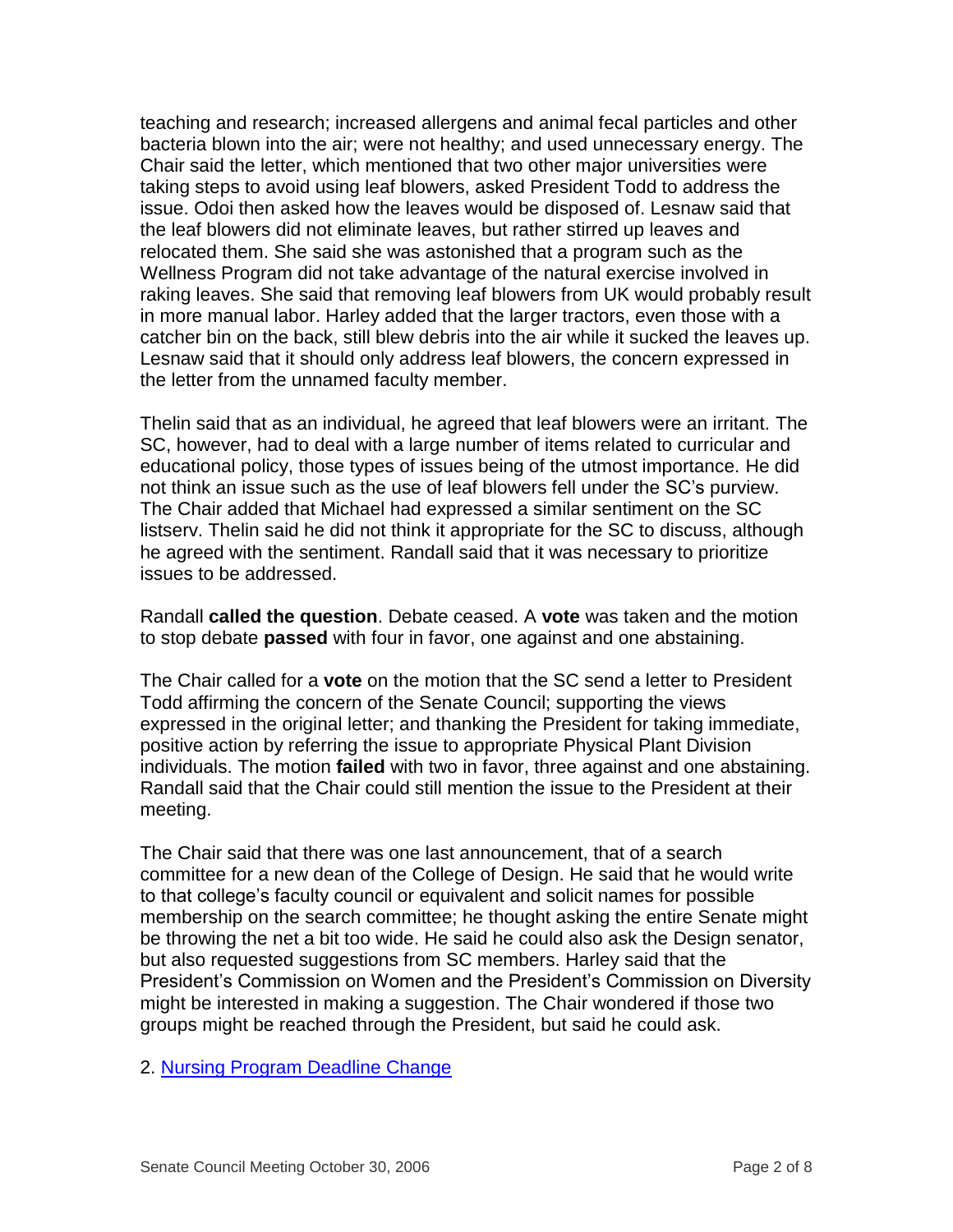The Chair said that the proposal was fairly simple and invited Joanne Davis to say a few words. Guest Davis said that a little over a week ago, an increase and doubling in the enrollment of the College of Nursing (CON) undergraduate program was approved and now ready to be announced. She said that the process of culling 250 applicants to 160 accepted students could not be done in a timely fashion if the May deadline remained.

The Chair apologized for not having introduced SC members. Those present introduced themselves.

Davis clarified for Odoi that the deadline would move from May 1 to March 1, moving ahead by two months. She said it would be effective immediately, for the Spring 2007 semester. Randall wondered how the new deadline would be announced. Davis replied that it would be posted on their website, and that 95% or higher of their applicants were from UK. She said that if they encountered a situation with a late application, they would work with the applicant. She said that such accommodation was done regularly, and would continue to be done so long as the interviewing process was still going on. Odoi asked why the deadline was being moved. Davis said that faculty members needed to be on site for the interviewing process, but as ten-month faculty, the majority left at the end of May, leaving insufficient Nursing faculty on campus to process applicants. Moving the deadline ahead would allow time in March and April for faculty members to interview and select applicants.

Randall **moved** that the Senate Council authorize the College of Nursing to move their deadline for applications to the undergraduate program from May 1 to March 1, with the proviso that exceptions to the deadline be made to applicants as appropriate, effective immediately. Harley **seconded**. Odoi said that it was important that students be appropriately informed of the change. Davis said that upon approval of the change, the information would be placed on the CON website, which was the primary source of information about the Nursing program, as well as in print materials. Dembo asked how the doubled enrollment would be accommodated. Davis said that it was being worked on: teaching sections would be doubled, larger classroom sizes were being negotiated; modifications to the process of placing students at clinical sites were being developed; and faculty were being recruited. She noted that it had created quite a bit of activity in the college.

A **vote** was taken on the motion that the Senate Council authorize the College of Nursing to move their deadline for applications to the undergraduate program from May 1 to March 1, with the proviso that exceptions to the deadline be made to applicants as appropriate, effective immediately. The motion **passed** with five in favor and one abstaining. A discussion among SC members and Davis began regarding the importance of a timely approval for the CON and the appropriate method of official approval. The Chair said that the proposal could: be approved by the University Senate (Senate) at the regular meeting in about two weeks; be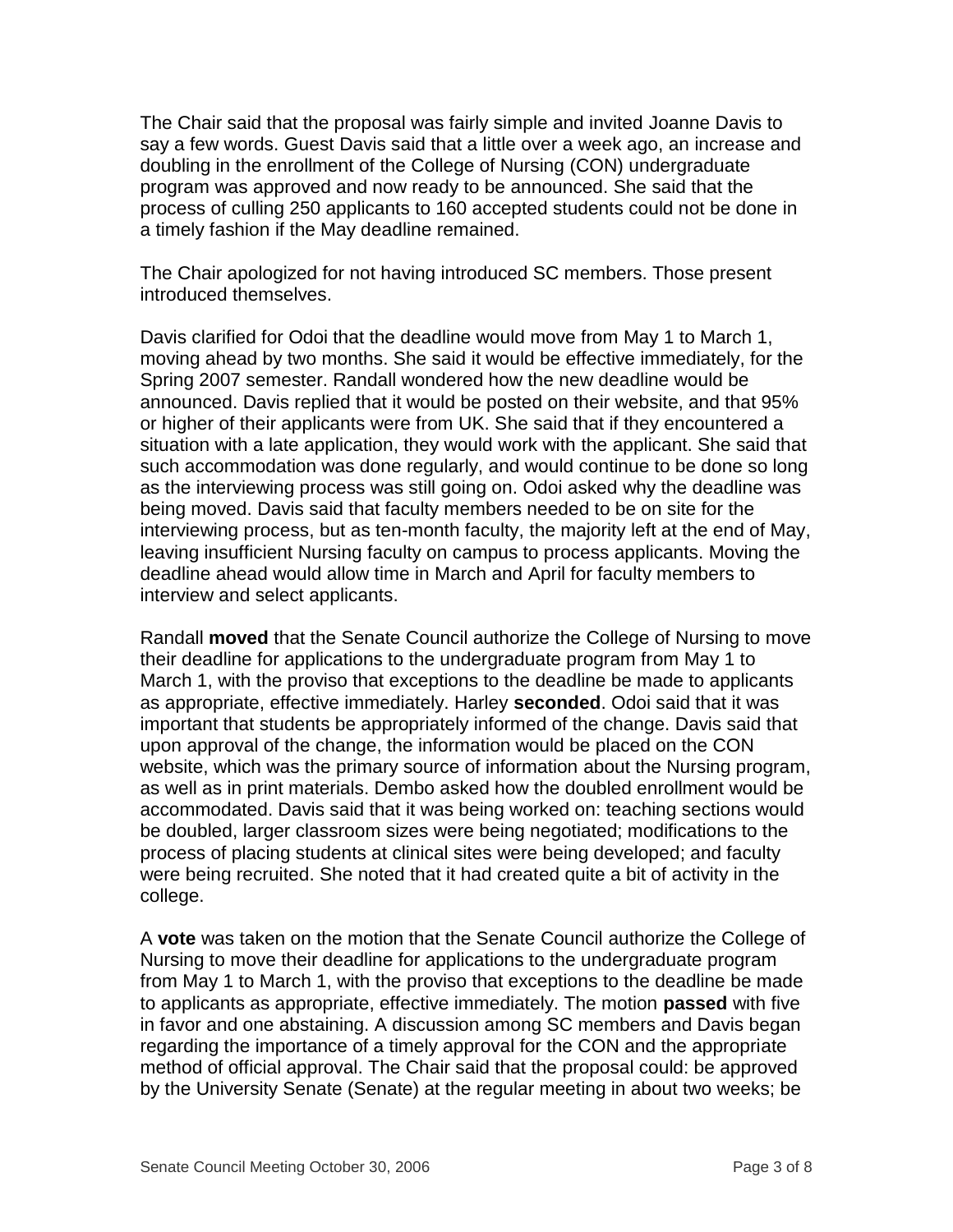approved by the Senate via a 10-day web posting; or be approved by the SC acting on behalf of the Senate. Davis shared that Dean Kirschling was waiting to send out a press release to announce the doubled enrollment until the deadline was officially changed. The weightier part of preparation involved printed material, although posting the information on the website would also need to be done. Lesnaw said that two weeks of additional time to learn about the changed deadline would be better for students.

Lesnaw **moved** that the Senate Council, finding the matter urgent enough to waive the *Senate Rule*, acted on behalf of the Senate to approve the deadline change from March 1 to May 1 for applications to the undergraduate nursing program, with the proviso that exceptions to the deadline be made to applicants as appropriate, effective immediately. Odoi **seconded**. Randall expressed a reluctance to act on behalf of the Senate unless the situation was urgent. Odoi said that students needed to be given as much time as possible to learn about the date change. Dembo pointed out that given the concerns raised in the past about lowered nursing enrollments, the Senate would likely approve a deadline change, which would support increased enrollments. In addition, there would not truly be a waiver, since the *Senate Rules* (*SR*) stated that the SC could act on behalf of the Senate in curricular matters. (The motion was then amended to reflect that authority.)

A **vote** was taken on the motion to state that the Senate Council considered the matter of deadline change to be urgent enough to act on behalf of the Senate, so long as the Senate would be notified of the approval at the next meeting. The motion **passed** with five in favor and one abstaining. Mrs. Brothers said she would carbon copy Davis in the email alerting the Registrar to the changed date.

# 3. [Process of Approval of Curricular Items](http://www.uky.edu/USC/New/files/20061030/3-2-0-.pdf)

The Chair asked for the guidance and counsel of SC members regarding how curricular items should be approved. He said that for the past several years, the practice had been that if an item was routed to a Senate committee, it would then go to a live Senate meeting. If the item did not go to a Senate committee, it would be placed on a web transmittal for a 10-day review. The Chair asked SC members to determine which should be followed: the current practice, as described; or the strictures outlined in the *SR*. The issue could also be sent to the SREC to review. Mrs. Brothers shared that late in the Spring 2006 semester, a Senate transmittal was posted with a broken link. A query was made about the broken link long after the end of the 10-day Senate review time frame, indicating that no senators had looked at the item with the broken link.

After being invited to share past experience, Dembo said that he and Ms. Scott, the previous Administrative Coordinator, had looked into similar concerns. Dembo wondered if revising the process so that the Senate was not involved in the final approval of certain items would be giving away the responsibility and authority for review, or if it would merely reflect a realistic assessment of the lack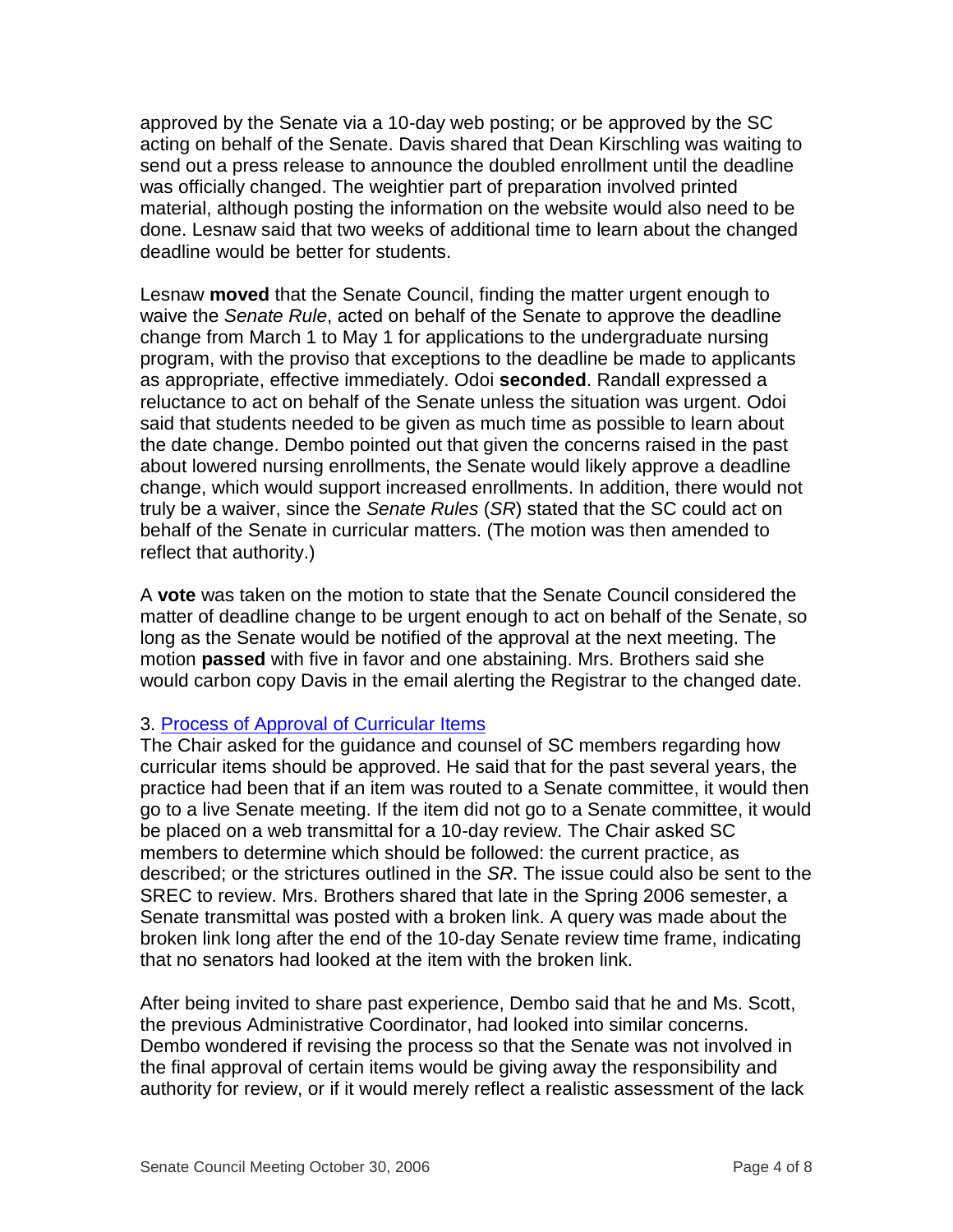of Senate-level review of web transmittals. Odoi asked about current practice. The Chair said that for the past few years, if a proposal was reviewed by a Senate committee, it would then go to a live SC and then a live Senate meeting. Otherwise, it would be approved via a "lack of objection" from a web transmittal.

Randall **moved** it should be sent to the SREC for review. The Chair said that the SREC would need to be told if the request was for an interpretation of the current practice, or if they should offer a proposal and codify it. Randall stated that the SREC should offer a recommendation regarding what process should be followed. Odoi **offered an amendment** to state that the SREC should codify current practice. Randall **did not accept** the change. Lesnaw **seconded**. Randall said that the current practice was not effective and that it should not be used as a guideline. He said the SREC should come up with a procedure that effectively meets obligations for curricular reviewers.

A **vote** was taken on the motion to ask the Senate's Rules and Elections Committee to create a proposal for a *Senate Rule* regarding the process of approval of curricular items. The motion **passed** with five in favor and one abstaining. The Chair said that current practice would be followed until the SREC put forward a proposal for change.

The Chair said that the Graduate Certificates (grad certs) on the agenda were all leftovers from Graduate School Dean Blackwell's recent visit. A few more proposals were found and were being presented to the SC.

# 4. Historical – [Graduate Certificate in Orff-Schulwerk](http://www.uky.edu/USC/New/files/20061030/Orff%20Schulwerk.pdf)

The Chair explained that the grad cert had been approved by the Graduate Council (GC), but never by the SC or Senate. Technically, the proposal had been sent by the GC and might not need a motion for approval, but the Chair requested a motion for approval to be on the safe side.

Randall **moved** to affirm the Graduate Certificate in Orff-Schulwerk and send to a live Senate meeting with a positive recommendation. Odoi **seconded**. A **vote** was taken and the motion **passed** with five in favor and one abstaining.

# 5. Historical – DISCUSSION ONLY – Graduate Certificate in Developmental **Disabilities**

The Chair said that the Graduate Certificate in Developmental Disabilities was [approved by the SC on 8/13/01.](http://www.uky.edu/USC/New/files/20061030/Developmental%20Disabilities.pdf) As was the then-current practice, the approval was announced at a subsequent Senate meeting. In order to obtain official Senate approval, though, the grad cert should be sent to the Senate. There was a problem with the original proposal transmitted from the GC, though – it was far too brief to be considered a complete proposal ready for review.

The Chair inquired as to the appropriateness of offer a more complete proposal to the Senate for approval, which could be found [on the Graduate School's](http://www.uky.edu/USC/New/files/20061030/Grad%20Cert%20Dev%20Disb_GS_Complete.pdf)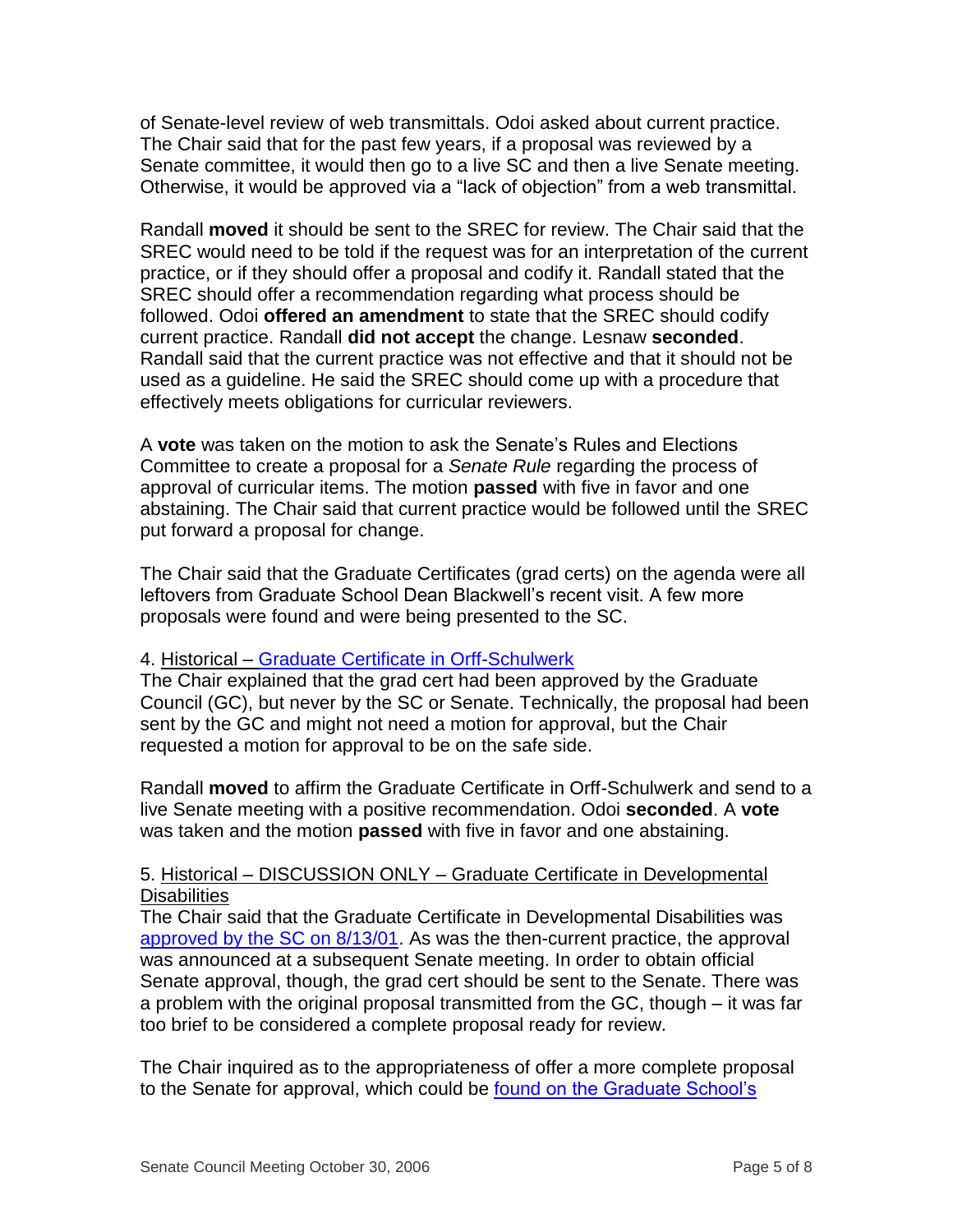website, instead of the very brief, one-paragraph description originally sent by the GC. Odoi **moved** thusly. Lesnaw **seconded**.

In response to a question from Randall, the Chair shared that during Blackwell's first visit to the SC on 8/28/06, the SC had voted to affirm all the grad certs in which students had been and currently were involved. Any actions taken would not affect past or current students working toward a grad cert.

A **vote** was taken on the motion that the Senate review for approval not the original transmittal from the Graduate Council on a Graduate Certificate in Developmental Disabilities, but rather the complete proposal currently on the Graduate School website. The motion **passed** with five in favor and one abstaining.

6. Historical – Graduate Certificate in Reproductive Laboratory Sciences The Chair explained that the grad cert had been [approved by the SC on 4/1/02,](http://www.uky.edu/USC/New/files/20061030/Grad%20Cert%20RLS%20from%20web.pdf) but did not receive Senate approval, similar to the explanation given about the Grad Cert in Developmental Disabilities.

Lesnaw **moved** that the Senate review for approval the Graduate Certificate in Reproductive Laboratory Sciences as outlined in [the description of the certificate](http://www.uky.edu/USC/New/files/20061030/Grad%20Cert%20RLS_GS_Complete.pdf)  [on the Graduate School website.](http://www.uky.edu/USC/New/files/20061030/Grad%20Cert%20RLS_GS_Complete.pdf) Harley **seconded**. There was a brief discussion about the content of the guidelines on the Graduate School site. A **vote** was taken and the motion **passed** with five in favor and one abstaining.

### 7. Historical – [Graduate Certificate in Environmental Sciences](http://www.uky.edu/USC/New/files/20061030/Environmental%20Systems.pdf)

The Chair said that this grad cert required both SC and Senate approval. The description of the grad cert in the transmittal from the GC was insufficient for review purposes, so he was requesting that the current guidelines as posted on the Graduate School website be used.

Harley **moved** that the Senate Council approve the Graduate Certificate in Environmental Science [as described by the Graduate School website.](http://www.uky.edu/USC/New/files/20061030/Grad%20Cert%20Enviro%20Sys_GS_Complete.pdf) Odoi **seconded**. The motion **passed** with five in favor and one abstaining.

# 8. [Extend Tenure Clock for Adoption/Birth DRAFT –](http://www.uky.edu/USC/New/files/20061030/Tenure%20Clock_Complete.pdf) Judy Lesnaw

The Chair invited SC member Lesnaw to offer information about the agenda item. Lesnaw shared that Dean Hoch, College of Arts and Sciences, put together a committee to address issues of concern to women in the college. The Women Faculty Advisory Committee, College of Arts and Sciences (WFAC) subsequently began work on a proposal to extend the tenure clock for faculty for birth and adoption of a child. She said that the policy was purposely not restricted to females to aid in competitiveness in hiring. Lesnaw said that women, particularly, were at a tremendous disadvantage when it came to taking care of a new child and working toward tenure. She said that many benchmarks offered a voluntary one-year extension of the probationary period of the tenure clock. It was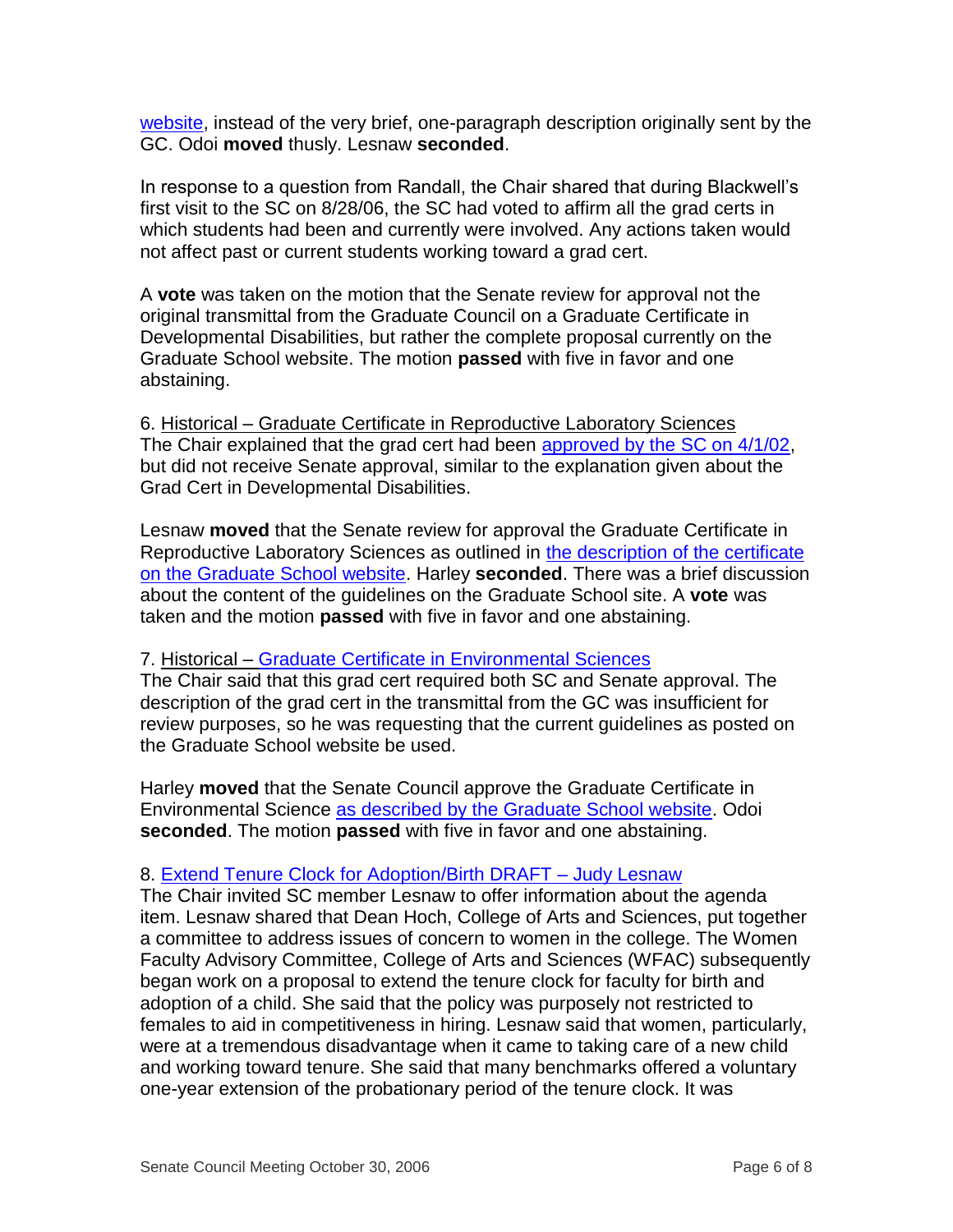discovered, though, that requiring faculty employees (at other institutions) to request the extension caused concern that the request for an extension would be held against them, so the policy was not taken advantage of. Princeton University and the Universities of Michigan and California enacted automatic extensions, to remove the stigma of having to request the extension.

Lesnaw said that the WFAC brought this proposal to the SC for suggestions – the ultimate goal was a change to the *Administrative Regulations*, but the WFAC desired SC input before the proposal was finalized and ready for review. In response to the Chair, Lesnaw said that if SC members desired, they could discuss or offer input at a future time. The tenure clock extension would give UK a tremendous competitive edge in recruiting faculty.

Harley said that one possible omission pertained to individuals with legal guardianship rights, such as grandparents having been named the legal guardian of a grandchild, while the mother or father still held parental rights. Lesnaw acknowledged the omission and said it should be added in. Randall expressed some concern about the potential for abuse. He suggested requiring that the request should be made within one month of birth or adoption, and that it could not be taken advantage of during the terminal appointment year. Lesnaw said that language regarding the terminal appointment year was already in the proposal, but that a time frame was purposely not included. Randall said that in the current draft, someone could "use" the birth of a child three years previously to take an extension three years after the birth.

The Chair noted that according to the proposal, the faculty member did not have to be on leave in order to have their "tenure clock" extended. He opined the proposal would be improved if it stated that the parent of a new or adopted child, who was on leave, could be granted the extension. Lesnaw wondered if the faculty member would want to be on leave for the entire year's extension. The Chair said that current *Governing Regulations* addressed various leaves. He also wondered if a male faculty member, who was married to a stay-at-home mom and has two children, would be eligible to take the extension if a third child were born. Randall said that he understood the stigma involved in requesting an extension; he said he disagreed with the extension being granted merely upon request – a confidential review of the request by a chair or appointed committee would be better.

Lesnaw said that the WFAC had indeed thought of loopholes. The desire was primarily to help women with children in their quest for tenure, but also applied the policy to males in the interest of fairness. She said that if both parents were faculty members at UK, only one would be eligible for the extension. She said she could not imagine requiring a one-year leave of absence for all the many individuals this would affect. The intent was that the faculty member would be relieved of teaching duties for semester, but still be held responsible for advising and research. She said she would bring the concerns raised back to the WFAC.